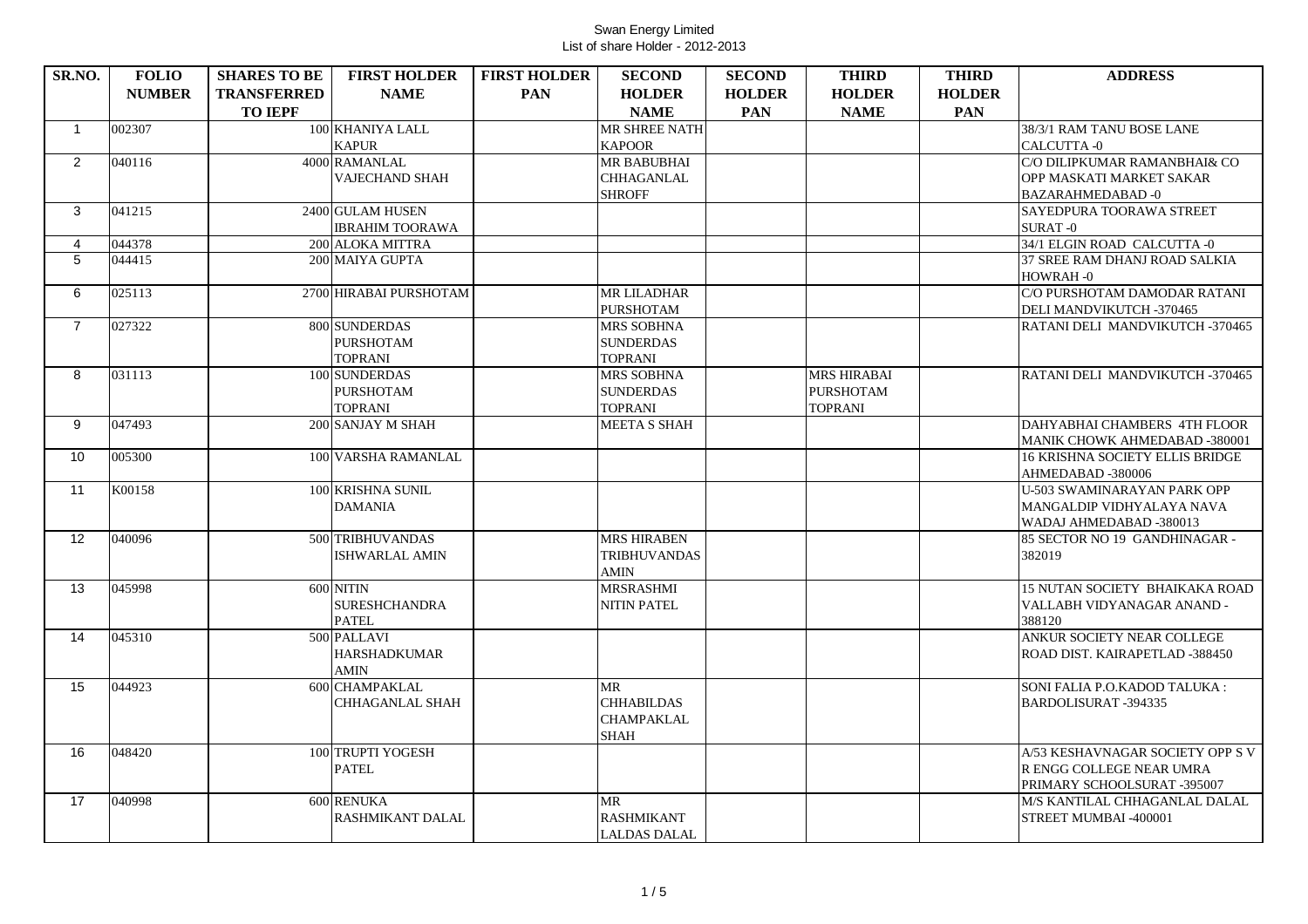| 18 |        |                              |                     |                |                                          |
|----|--------|------------------------------|---------------------|----------------|------------------------------------------|
|    | 025190 | 100 THAKORDAS                | <b>MRS NIRMALA</b>  |                | C/O D BHAGWANDAS & CO                    |
|    |        | <b>BHAGWANDAS</b>            | <b>THAKORDAS</b>    |                | MANGALDAS MARKET III LANE                |
|    |        |                              |                     |                | <b>MUMBAI -400002</b>                    |
| 19 | 028095 | 200 OMPRAKASH                |                     |                | C/O RICHHPALRAI JIWANLAM 384 M           |
|    |        | <b>SANGHAI</b>               |                     |                | DABHOLKAR WADI 4TH FLOOR                 |
|    |        |                              |                     |                | KALBADEVI ROADMUMBAI -400002             |
| 20 | 028265 | 100 SHEODUTTA RAI            |                     |                | C/O RICHHPALRAI JIWANRAM 384 M           |
|    |        | <b>SANGHAI</b>               |                     |                | DABHOLKAR WADI KALBADEVI                 |
|    |        |                              |                     |                | ROADMUMBAI-400002                        |
| 21 | 029045 | <b>100 RATILAL SUNDERLAL</b> | <b>MRS</b>          |                | C/O N PUNDERLAL CO 89 PRINCESS           |
|    |        |                              | <b>BHANUMATI</b>    |                | STREET MUMBAI -400002                    |
|    |        |                              | <b>RATILAL</b>      |                |                                          |
|    |        |                              | <b>MRS DEVIYANI</b> |                |                                          |
| 22 | 029245 | 100 TARABAI JAMNADAS         |                     |                | 60 DR ATMARAM MERCHANT ROAD              |
|    |        |                              | <b>MANUBHAI</b>     |                | PURSHOTTAM BHUVAN 3RD FLOOR              |
|    |        |                              | <b>KAADIA</b>       |                | BHULESHWARMUMBAI -400002                 |
| 23 | 030295 | 100 SHEODUTTARAI             |                     |                | C/O RICHHPATRAI JIWANRAM 384M            |
|    |        | <b>BANSIDHAR SANGHAI</b>     |                     |                | DHABOLKAR WADI KALBADEVI                 |
|    |        |                              |                     |                | ROADMUMBAI-400002                        |
| 24 | 030296 | 400 OMPRAKASH                |                     |                | C/O RICHHPATRAI JIWANRAI 384M            |
|    |        | RICHHAPALRAI                 |                     |                | DHABOLKAR WADI KALBADEVI                 |
|    |        | <b>SANGHAI</b>               |                     |                | ROADMUMBAI-400002                        |
| 25 | 042458 | 300 HATIMBHAI                | <b>MRS RUBABBAI</b> |                | <b>285 THAKURDWAR ROAD ROGE</b>          |
|    |        | ABBASBHAI CHATPAT            | <b>HATIMBHAI</b>    |                | APARTMENT 3RD FLR BLOCK NO 9             |
|    |        |                              | <b>CHATPAT</b>      |                | BOMBAYMUMBAI -400002                     |
| 26 | 043405 | 100 OMPRAKASH                | <b>MRS ANJUDEVI</b> |                | C/O RUCHHPALRAI JIWANRAM 384-M           |
|    |        |                              |                     |                |                                          |
|    |        | <b>SANGHAI</b>               | <b>SANGHAI</b>      |                | KALBADEVI ROAD MUMBAI -400002            |
| 27 | 045386 | 100 SHEKHAR KUMAR            |                     |                | 384 M DHABOLKAR WADI 4TH FLOOR           |
|    |        | <b>SAMGHAI</b>               |                     |                | KALBADEVI ROAD MUMBAI -400002            |
|    |        |                              |                     |                |                                          |
| 28 | 046866 | 200 GAJANAN NARAYAN          | <b>GOVIND</b>       |                | 13/B MAHENDR MANSION 389/91 J.S.         |
|    |        | <b>DANGI</b>                 | <b>GAJANAN</b>      |                | SHETH ROAD MUMBAI -400002                |
|    |        |                              | <b>DANGI</b>        |                |                                          |
| 29 | 049349 | 1000 RAJENDRA                | <b>SHUBHANGI</b>    |                | SHINGNE BLDG, 434 DR.                    |
|    |        | <b>ANANDRAO</b>              | <b>RAJENDRA</b>     |                | BHADKAMKAR MARG MUMBAI -                 |
|    |        | ACHARYA                      | <b>ACHARYA</b>      |                | 400004                                   |
| 30 | 031149 | 100 USHA JASVANTLAL          |                     |                | 5/B SAGAR VIHAR OPP MERCHANT             |
|    |        | SELARKA                      |                     |                | CLUB 45 CHOWPATY ROADMUMBAI -            |
|    |        |                              |                     |                | 400007                                   |
| 31 | 040228 | 1000 BABULAL CHUNILAL        |                     |                | MEHTA MANSION 2 OWEN DUNN                |
|    |        |                              |                     |                | ROAD MUMBAI -400007                      |
| 32 | 046139 | 100 PRANAV VIJAYSINH         | <b>MRSKAVITA P</b>  | <b>MRSLATA</b> | AL-JABREYA COURT BLOCK NO 4 69           |
|    |        |                              |                     |                |                                          |
|    |        | <b>BHATIA</b>                | <b>BHATIA</b>       | VIJAYSINH      | NETAJI SUBHAS ROAD MUMBAI -              |
|    |        |                              |                     | BHATIA         | 400020                                   |
| 33 | 005096 | 600 RADHESHYAM               |                     |                | 195/7 DHARMASHI NIWAS 3RD FLOOR          |
|    |        | RAMKISHAN DALMIA             |                     |                | <b>GUJRAT SOCIETY ROAD NO. 25-B SION</b> |
|    |        |                              |                     |                | (WEST)MUMBAI -400022                     |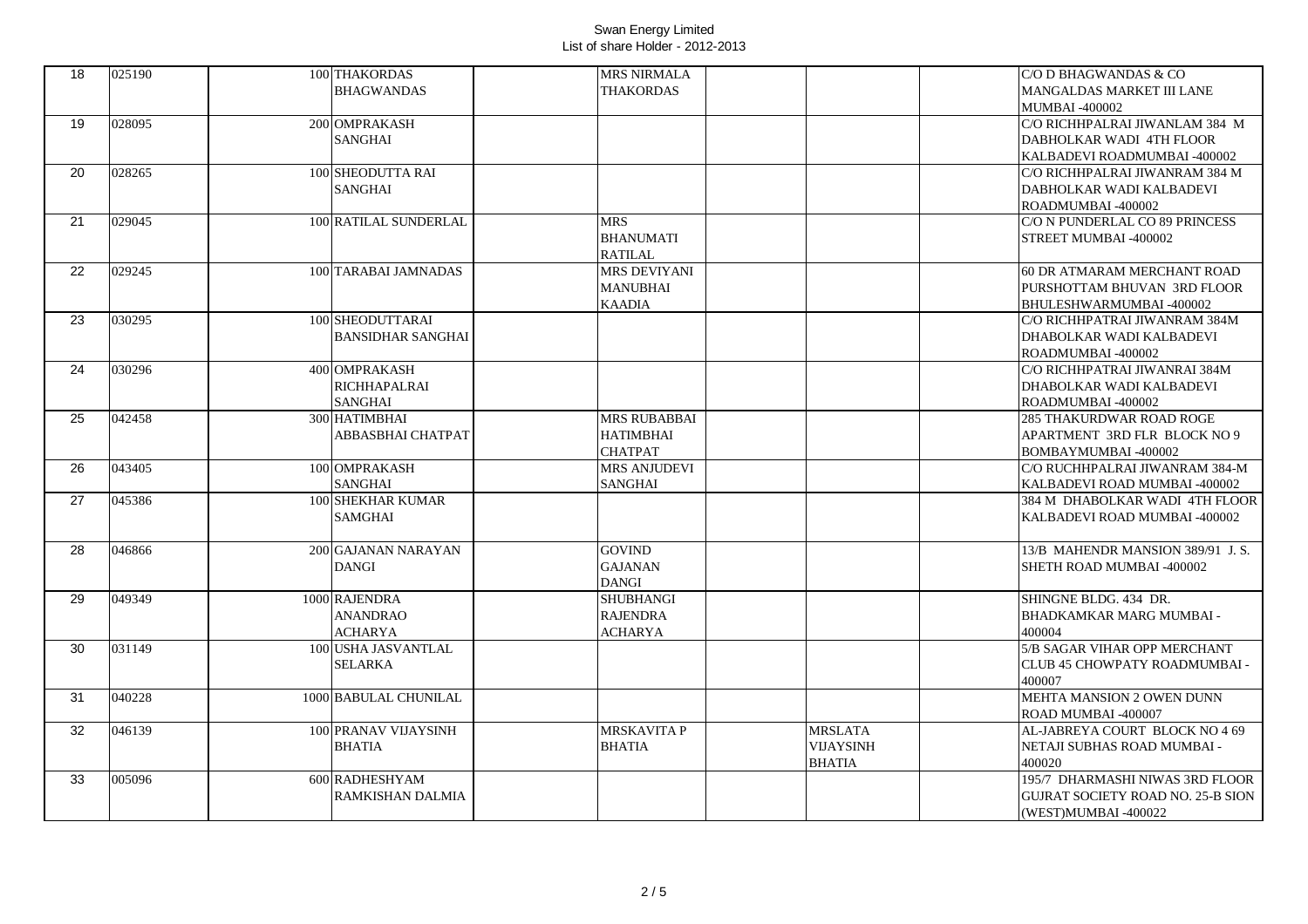| 34              | 030189 | 800 NANALAL POPATLAL  | <b>MRS</b>           | UT-KARSHA"PLOT 19 BLOCK NO.6          |
|-----------------|--------|-----------------------|----------------------|---------------------------------------|
|                 |        | <b>MEHTA</b>          | <b>CHANDUBAI</b>     | <b>SCHEME 6 ROAD NO 1 SION</b>        |
|                 |        |                       | <b>NANALAL</b>       | (EAST)MUMBAI -400022                  |
|                 |        |                       | <b>MEHTA</b>         |                                       |
| 35              | 031321 | 200 PRAMILA           | <b>MR</b>            | <b>A-11 TECHNOCRAT BUILDING</b>       |
|                 |        | <b>VIPINCHANDRA</b>   | <b>VIPINCHANDRA</b>  | <b>BOMBAY DYEING OFF V S MARG</b>     |
|                 |        | <b>SUKHADIA</b>       | <b>VRAJLAL</b>       | PRABHADEVIMUMBAI -400025              |
|                 |        |                       | <b>SUKHADIA</b>      |                                       |
| 36              | 043435 | 100 PRAMILA           | <b>MR VIPIN</b>      | A 11 TECHNOCRAT BUILDING              |
|                 |        | <b>VIPINCHANDRA</b>   | <b>VRAJLAL</b>       | BOMBAY DYEING LANE OFF V S ROAD       |
|                 |        | <b>SUKHADIA</b>       | <b>SUKHADIA</b>      | PRABHADEVIMUMBAI -400025              |
| 37              | 043616 | 1000 LALITA JALAN     | <b>MR ASHOK</b>      | HARI BHAWAN 4TH FLOOR 64 PEDDAR       |
|                 |        |                       | <b>KUMAR JALAN</b>   | ROAD MUMBAI -400026                   |
| $\overline{38}$ | 027226 | 100 PUSHPA SAVANTILAL |                      | C/O SEVANTILAL KASTURCHAND            |
|                 |        | <b>SHAH</b>           |                      | SHAH 79/81 WARDEN COURT 5TH           |
|                 |        |                       |                      | FLRFLAT-47 GOWALIA TANKMUMBAI -       |
|                 |        |                       |                      | 400036                                |
| 39              | 042547 | 600 NAVNITLAL         | <b>MR MANUBHAI</b>   | RAMKRUPA 3RD FLOOR MAIN               |
|                 |        | <b>MANGALDAS</b>      | <b>MANGALDAS</b>     | <b>AVENUE ROAD SANTACRUZ</b>          |
|                 |        | <b>BHAGAT</b>         | <b>BHAGAT</b>        | (WEST)MUMBAI -400054                  |
| 40              | 003159 | 100 MEHTA JYOTI       | <b>MRS MEHTA</b>     | 30 GANGADWAR SANYAS ASHRAM            |
|                 |        | <b>NARAYANDAS</b>     | <b>PRAMILA</b>       | VILE PARLE (WEST)MUMBAI -400056       |
|                 |        |                       | <b>NARANDAS</b>      |                                       |
| 41              | 005087 | 100 TARAMATI PITAMBER | <b>MR PITAMBER</b>   | 2/C SURESH COLONY SWAMI               |
|                 |        | <b>RACHH</b>          | <b>ODHAVJI RACHH</b> | VIVEKANAND ROAD VILE PARLE            |
|                 |        |                       |                      | (WEST)MUMBAI -400056                  |
| 42              | 047275 | 100 ISHWARLAL         |                      | 7 DURLABH BHAVAN 2ND FLOOR ST         |
|                 |        | <b>MANORDAS SHAH</b>  |                      | XAVIER SCHOOL ROAD VILE PARLE         |
|                 |        |                       |                      | (WEST)MUMBAI -400056                  |
| 43              | 046088 | 100 URVASHI HITENDRA  | <b>HITENDRA</b>      | 301 JAY APARTMENT DIXIT ROAD          |
|                 |        | <b>ZAVERI</b>         | <b>PANALAL</b>       | ABOVE ASHISH NURSING HOME VILE        |
|                 |        |                       | <b>ZAVERI</b>        | PARLE (EAST)MUMBAI -400057            |
| 44              | 042035 | 1200 FAKHRUDDIN       |                      | C/O LOVELY FOOT WEAR STATION          |
|                 |        | <b>SULTANALI</b>      |                      | ROAD KANDIVALI (WEST)MUMBAI -         |
|                 |        | <b>GOLWALLA</b>       |                      | 400067                                |
| 45              | 003288 | 300 RAMA SUMAN DOSHI  | <b>MR SUMAN</b>      | <b>GOLF VIEW PARK NEAR DIAMOND</b>    |
|                 |        |                       | <b>RAMJIBHAI</b>     | <b>GARDEN ST ALOYSIUS SOARES MARG</b> |
|                 |        |                       | <b>DOSHI</b>         | CHEMBURMUMBAI -400071                 |
| 46              | 047499 | 500 NAVNIT R SHAH     |                      | 210 DOSHI WADI 2ND FLOOR L B S        |
|                 |        |                       |                      | MARG AGRA ROAD GHATKOPAR              |
|                 |        |                       |                      | (WEST)MUMBAI -400086                  |
| 47              | 045426 | 500 RAJESH            | <b>MR HARISH</b>     | L6/41 BRINDAVAN COLONY POST           |
|                 |        | <b>HARISHCHANDRA</b>  | <b>CHANDRA</b>       | TILAK NAGAR CHEMBUR MUMBAI -          |
|                 |        | <b>SINGH</b>          | <b>SINGH</b>         | 400089                                |
| 48              | 046556 | 1000 R GOPAL          | <b>JAYANTHI</b>      | 1 SRIRAM PLOT 108/110 CHEDA           |
|                 |        |                       | <b>GOPAL</b>         | NAGAR CHEMBURMUMBAI -400089           |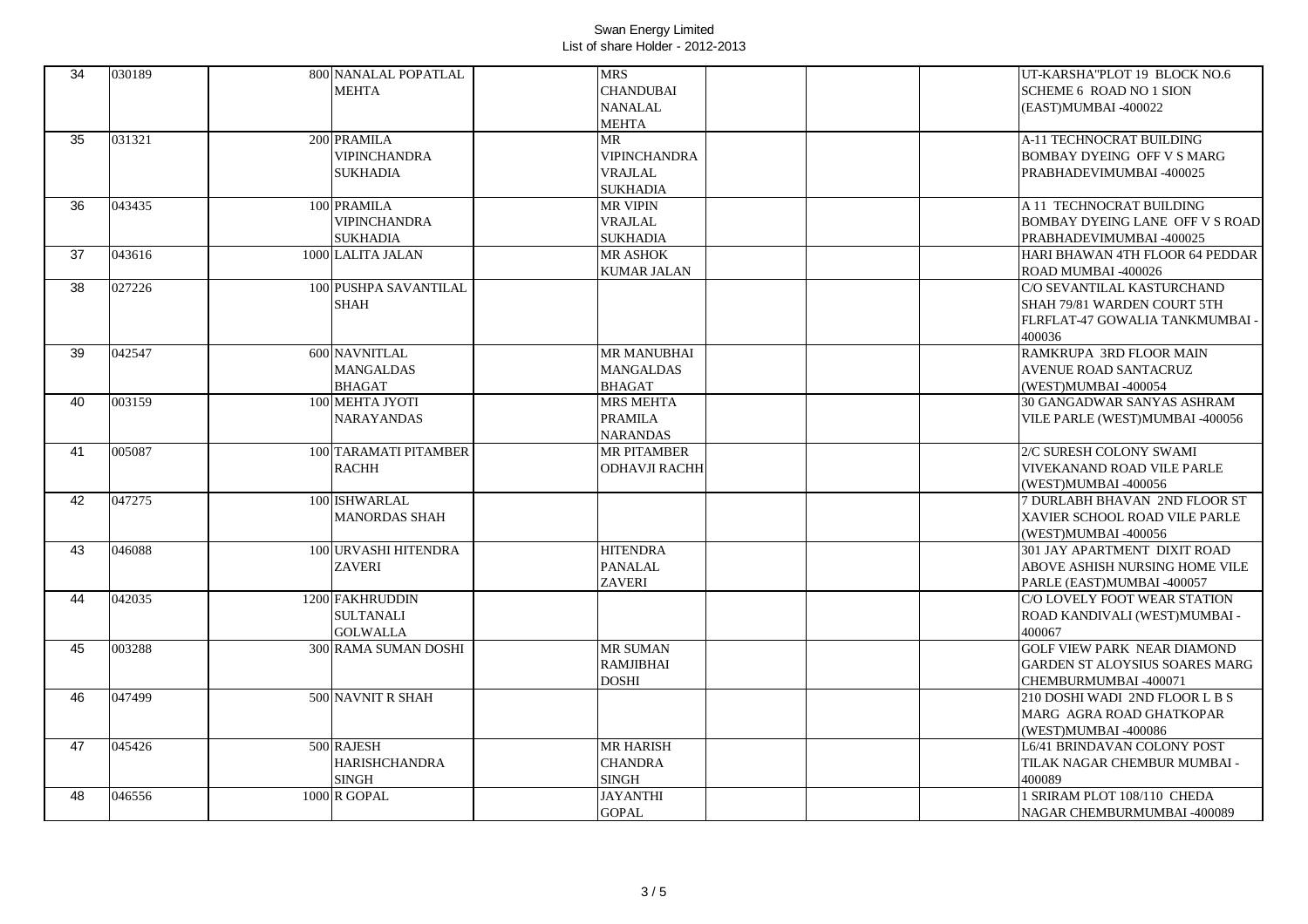| <b>SHROFF</b><br><b>CHUNIBHAI</b><br>BORIVLI (WEST)MUMBAI -400092<br><b>SHROFF</b><br>50<br>043319<br>100 KIKABHAI JIVANBHAI<br>SHROFF TOWER SODAWALA LANE<br><b>SHROFF</b><br>MANDPESHWAR ROAD BORIVALI<br>(WEST)MUMBAI -400092<br>046753<br>100 NATVARLAL<br><b>PUSHPA</b><br>51<br>SHREE JAWAHAR SOCIETY BLDG. 6-6<br><b>SAKERCHAND DESAI</b><br>NATVARLAL<br><b>GROUND FLOOR SODAWALA LANE</b><br>DESAI<br>GOVINDNAGAR BORIVLI (W)MUMBAI -<br>400092<br>52<br>048737<br>A/10 YOGI NAGAR BLOCK NO 3 EKSAR<br><b>300 BINDUDEEPAK UDANI</b><br>MR DEEPAK<br><b>BHAGWANJI</b><br>ROAD BORIVALI (WEST)MUMBAI -<br>UDANI<br>400098<br>049104<br><b>GOVIND RAM</b><br><b>B-104 HARMONY CO-OP HOUSING</b><br>53<br>100 PRAVIN KUMAR SHAH<br>MOTILAL SHAH<br>SOCIETY OLD RAVI RAJ COMPLEX<br>JESAL PARK BHAYANDAR (E) DIST-<br>THANE MAHARASHTR -401105<br>54<br>D00107<br>2000 DADI N DADABHOY<br>5/74 GURU PRASAD 24 BUND GARDEN<br>ROAD PUNE -411001<br>55<br>002069<br>500 SUVARNA REKHA<br>MR MADHUKAR<br>2-B WOODLAND HOUSING SOC OPP<br>MADHUKAR GOLE<br><b>VISHWANATH</b><br>PATIL ESTATE PUNE-BOMBAY<br><b>GOLE</b><br>ROADPUNE-411005<br>56<br>026006<br>BHXPS1946N<br>100 HARKISANDAS<br>C/O M/S CHAPSI BANGLE DEPOT<br><b>JAMNADAS</b><br>CHAPSI ROAD DIST<br>OSMANABADLATUR-413512<br>1000 CHACHARA<br><b>MRSCHACHARA</b><br>57<br>046462<br>BLOCK NO 732/8 HOSPITAL AREA<br><b>MANOHAR B</b><br><b>BHARTIM</b><br>ULHASNAGAR -421003<br>100 FALI DINSHAWJI<br>58<br>041304<br><b>MRS PERVIN</b><br>CHITNAVIS BLOCKS CHHINDWARA<br><b>DASTUR</b><br><b>FALI DASTUR</b><br>ROAD NAGPUR -440001<br>046289<br>59<br>100 K SUNDHARAM<br>NO 64 NYNIAPPA MAISTRY STREET<br><b>1ST FLOOR PARK TOWN MADRAS -</b><br>600003<br>046067<br>1000 TARIT KUMAR<br><b>UMA BISWAS</b><br>26B GALIFF STREET CALCUTTA -<br>60<br>700004<br><b>BALLAV</b><br>61<br>044191<br>100 NIRUPAMA LAW<br>MR JATINDRA<br><b>68 JATINDRA MOHAN AVENUE</b><br><b>NATH LAW</b><br>CALCUTTA -700005<br>19 LOUDON STREET CALCUTTA -<br>62<br>044499<br>1300 NIRMAL KUMAR<br>700017<br>BRAHMACHARI<br>200 BASANTI BASAK<br>PLOT NO 3 RAMGARH COLONY PO<br>63<br>044314<br>ARIADHACALCUTTA -700057<br>12010605001332<br>64<br>200 NARESH KUMAR JAIN AFAPJ6168H<br>S/O GYAN MAL JAIN 9-A-4 R.C.VYAS<br>$00\,$<br>COLONY BHILWARA RAJASTHAN<br><b>INDIA-311001</b><br>13017600002953<br>ADPPN5467N<br>65<br>200 BHUMIKA NEEMA<br>357/3, RATI TALAI BANSWARA<br>28<br>RAJASTHAN India-327001<br>66<br>IN300214-<br>69 ARVINDKUMAR<br>ABJPP9388A<br>SANSKRIT COMPLEX T B ROAD AT<br>11788905<br><b>DAHYALAL PATEL</b><br>VIJAPUR MEHSANA GUJARAT-382870 | 49 | 028019 | 100 KIKABHAI JIVANBHAI | MR JIVANBHAI | SHROFF TOWER SODAWALA LANE |
|--------------------------------------------------------------------------------------------------------------------------------------------------------------------------------------------------------------------------------------------------------------------------------------------------------------------------------------------------------------------------------------------------------------------------------------------------------------------------------------------------------------------------------------------------------------------------------------------------------------------------------------------------------------------------------------------------------------------------------------------------------------------------------------------------------------------------------------------------------------------------------------------------------------------------------------------------------------------------------------------------------------------------------------------------------------------------------------------------------------------------------------------------------------------------------------------------------------------------------------------------------------------------------------------------------------------------------------------------------------------------------------------------------------------------------------------------------------------------------------------------------------------------------------------------------------------------------------------------------------------------------------------------------------------------------------------------------------------------------------------------------------------------------------------------------------------------------------------------------------------------------------------------------------------------------------------------------------------------------------------------------------------------------------------------------------------------------------------------------------------------------------------------------------------------------------------------------------------------------------------------------------------------------------------------------------------------------------------------------------------------------------------------------------------------------------------------------------------------------------------------------------------------------------------------------------------------------------------------------------------------|----|--------|------------------------|--------------|----------------------------|
|                                                                                                                                                                                                                                                                                                                                                                                                                                                                                                                                                                                                                                                                                                                                                                                                                                                                                                                                                                                                                                                                                                                                                                                                                                                                                                                                                                                                                                                                                                                                                                                                                                                                                                                                                                                                                                                                                                                                                                                                                                                                                                                                                                                                                                                                                                                                                                                                                                                                                                                                                                                                                          |    |        |                        |              |                            |
|                                                                                                                                                                                                                                                                                                                                                                                                                                                                                                                                                                                                                                                                                                                                                                                                                                                                                                                                                                                                                                                                                                                                                                                                                                                                                                                                                                                                                                                                                                                                                                                                                                                                                                                                                                                                                                                                                                                                                                                                                                                                                                                                                                                                                                                                                                                                                                                                                                                                                                                                                                                                                          |    |        |                        |              |                            |
|                                                                                                                                                                                                                                                                                                                                                                                                                                                                                                                                                                                                                                                                                                                                                                                                                                                                                                                                                                                                                                                                                                                                                                                                                                                                                                                                                                                                                                                                                                                                                                                                                                                                                                                                                                                                                                                                                                                                                                                                                                                                                                                                                                                                                                                                                                                                                                                                                                                                                                                                                                                                                          |    |        |                        |              |                            |
|                                                                                                                                                                                                                                                                                                                                                                                                                                                                                                                                                                                                                                                                                                                                                                                                                                                                                                                                                                                                                                                                                                                                                                                                                                                                                                                                                                                                                                                                                                                                                                                                                                                                                                                                                                                                                                                                                                                                                                                                                                                                                                                                                                                                                                                                                                                                                                                                                                                                                                                                                                                                                          |    |        |                        |              |                            |
|                                                                                                                                                                                                                                                                                                                                                                                                                                                                                                                                                                                                                                                                                                                                                                                                                                                                                                                                                                                                                                                                                                                                                                                                                                                                                                                                                                                                                                                                                                                                                                                                                                                                                                                                                                                                                                                                                                                                                                                                                                                                                                                                                                                                                                                                                                                                                                                                                                                                                                                                                                                                                          |    |        |                        |              |                            |
|                                                                                                                                                                                                                                                                                                                                                                                                                                                                                                                                                                                                                                                                                                                                                                                                                                                                                                                                                                                                                                                                                                                                                                                                                                                                                                                                                                                                                                                                                                                                                                                                                                                                                                                                                                                                                                                                                                                                                                                                                                                                                                                                                                                                                                                                                                                                                                                                                                                                                                                                                                                                                          |    |        |                        |              |                            |
|                                                                                                                                                                                                                                                                                                                                                                                                                                                                                                                                                                                                                                                                                                                                                                                                                                                                                                                                                                                                                                                                                                                                                                                                                                                                                                                                                                                                                                                                                                                                                                                                                                                                                                                                                                                                                                                                                                                                                                                                                                                                                                                                                                                                                                                                                                                                                                                                                                                                                                                                                                                                                          |    |        |                        |              |                            |
|                                                                                                                                                                                                                                                                                                                                                                                                                                                                                                                                                                                                                                                                                                                                                                                                                                                                                                                                                                                                                                                                                                                                                                                                                                                                                                                                                                                                                                                                                                                                                                                                                                                                                                                                                                                                                                                                                                                                                                                                                                                                                                                                                                                                                                                                                                                                                                                                                                                                                                                                                                                                                          |    |        |                        |              |                            |
|                                                                                                                                                                                                                                                                                                                                                                                                                                                                                                                                                                                                                                                                                                                                                                                                                                                                                                                                                                                                                                                                                                                                                                                                                                                                                                                                                                                                                                                                                                                                                                                                                                                                                                                                                                                                                                                                                                                                                                                                                                                                                                                                                                                                                                                                                                                                                                                                                                                                                                                                                                                                                          |    |        |                        |              |                            |
|                                                                                                                                                                                                                                                                                                                                                                                                                                                                                                                                                                                                                                                                                                                                                                                                                                                                                                                                                                                                                                                                                                                                                                                                                                                                                                                                                                                                                                                                                                                                                                                                                                                                                                                                                                                                                                                                                                                                                                                                                                                                                                                                                                                                                                                                                                                                                                                                                                                                                                                                                                                                                          |    |        |                        |              |                            |
|                                                                                                                                                                                                                                                                                                                                                                                                                                                                                                                                                                                                                                                                                                                                                                                                                                                                                                                                                                                                                                                                                                                                                                                                                                                                                                                                                                                                                                                                                                                                                                                                                                                                                                                                                                                                                                                                                                                                                                                                                                                                                                                                                                                                                                                                                                                                                                                                                                                                                                                                                                                                                          |    |        |                        |              |                            |
|                                                                                                                                                                                                                                                                                                                                                                                                                                                                                                                                                                                                                                                                                                                                                                                                                                                                                                                                                                                                                                                                                                                                                                                                                                                                                                                                                                                                                                                                                                                                                                                                                                                                                                                                                                                                                                                                                                                                                                                                                                                                                                                                                                                                                                                                                                                                                                                                                                                                                                                                                                                                                          |    |        |                        |              |                            |
|                                                                                                                                                                                                                                                                                                                                                                                                                                                                                                                                                                                                                                                                                                                                                                                                                                                                                                                                                                                                                                                                                                                                                                                                                                                                                                                                                                                                                                                                                                                                                                                                                                                                                                                                                                                                                                                                                                                                                                                                                                                                                                                                                                                                                                                                                                                                                                                                                                                                                                                                                                                                                          |    |        |                        |              |                            |
|                                                                                                                                                                                                                                                                                                                                                                                                                                                                                                                                                                                                                                                                                                                                                                                                                                                                                                                                                                                                                                                                                                                                                                                                                                                                                                                                                                                                                                                                                                                                                                                                                                                                                                                                                                                                                                                                                                                                                                                                                                                                                                                                                                                                                                                                                                                                                                                                                                                                                                                                                                                                                          |    |        |                        |              |                            |
|                                                                                                                                                                                                                                                                                                                                                                                                                                                                                                                                                                                                                                                                                                                                                                                                                                                                                                                                                                                                                                                                                                                                                                                                                                                                                                                                                                                                                                                                                                                                                                                                                                                                                                                                                                                                                                                                                                                                                                                                                                                                                                                                                                                                                                                                                                                                                                                                                                                                                                                                                                                                                          |    |        |                        |              |                            |
|                                                                                                                                                                                                                                                                                                                                                                                                                                                                                                                                                                                                                                                                                                                                                                                                                                                                                                                                                                                                                                                                                                                                                                                                                                                                                                                                                                                                                                                                                                                                                                                                                                                                                                                                                                                                                                                                                                                                                                                                                                                                                                                                                                                                                                                                                                                                                                                                                                                                                                                                                                                                                          |    |        |                        |              |                            |
|                                                                                                                                                                                                                                                                                                                                                                                                                                                                                                                                                                                                                                                                                                                                                                                                                                                                                                                                                                                                                                                                                                                                                                                                                                                                                                                                                                                                                                                                                                                                                                                                                                                                                                                                                                                                                                                                                                                                                                                                                                                                                                                                                                                                                                                                                                                                                                                                                                                                                                                                                                                                                          |    |        |                        |              |                            |
|                                                                                                                                                                                                                                                                                                                                                                                                                                                                                                                                                                                                                                                                                                                                                                                                                                                                                                                                                                                                                                                                                                                                                                                                                                                                                                                                                                                                                                                                                                                                                                                                                                                                                                                                                                                                                                                                                                                                                                                                                                                                                                                                                                                                                                                                                                                                                                                                                                                                                                                                                                                                                          |    |        |                        |              |                            |
|                                                                                                                                                                                                                                                                                                                                                                                                                                                                                                                                                                                                                                                                                                                                                                                                                                                                                                                                                                                                                                                                                                                                                                                                                                                                                                                                                                                                                                                                                                                                                                                                                                                                                                                                                                                                                                                                                                                                                                                                                                                                                                                                                                                                                                                                                                                                                                                                                                                                                                                                                                                                                          |    |        |                        |              |                            |
|                                                                                                                                                                                                                                                                                                                                                                                                                                                                                                                                                                                                                                                                                                                                                                                                                                                                                                                                                                                                                                                                                                                                                                                                                                                                                                                                                                                                                                                                                                                                                                                                                                                                                                                                                                                                                                                                                                                                                                                                                                                                                                                                                                                                                                                                                                                                                                                                                                                                                                                                                                                                                          |    |        |                        |              |                            |
|                                                                                                                                                                                                                                                                                                                                                                                                                                                                                                                                                                                                                                                                                                                                                                                                                                                                                                                                                                                                                                                                                                                                                                                                                                                                                                                                                                                                                                                                                                                                                                                                                                                                                                                                                                                                                                                                                                                                                                                                                                                                                                                                                                                                                                                                                                                                                                                                                                                                                                                                                                                                                          |    |        |                        |              |                            |
|                                                                                                                                                                                                                                                                                                                                                                                                                                                                                                                                                                                                                                                                                                                                                                                                                                                                                                                                                                                                                                                                                                                                                                                                                                                                                                                                                                                                                                                                                                                                                                                                                                                                                                                                                                                                                                                                                                                                                                                                                                                                                                                                                                                                                                                                                                                                                                                                                                                                                                                                                                                                                          |    |        |                        |              |                            |
|                                                                                                                                                                                                                                                                                                                                                                                                                                                                                                                                                                                                                                                                                                                                                                                                                                                                                                                                                                                                                                                                                                                                                                                                                                                                                                                                                                                                                                                                                                                                                                                                                                                                                                                                                                                                                                                                                                                                                                                                                                                                                                                                                                                                                                                                                                                                                                                                                                                                                                                                                                                                                          |    |        |                        |              |                            |
|                                                                                                                                                                                                                                                                                                                                                                                                                                                                                                                                                                                                                                                                                                                                                                                                                                                                                                                                                                                                                                                                                                                                                                                                                                                                                                                                                                                                                                                                                                                                                                                                                                                                                                                                                                                                                                                                                                                                                                                                                                                                                                                                                                                                                                                                                                                                                                                                                                                                                                                                                                                                                          |    |        |                        |              |                            |
|                                                                                                                                                                                                                                                                                                                                                                                                                                                                                                                                                                                                                                                                                                                                                                                                                                                                                                                                                                                                                                                                                                                                                                                                                                                                                                                                                                                                                                                                                                                                                                                                                                                                                                                                                                                                                                                                                                                                                                                                                                                                                                                                                                                                                                                                                                                                                                                                                                                                                                                                                                                                                          |    |        |                        |              |                            |
|                                                                                                                                                                                                                                                                                                                                                                                                                                                                                                                                                                                                                                                                                                                                                                                                                                                                                                                                                                                                                                                                                                                                                                                                                                                                                                                                                                                                                                                                                                                                                                                                                                                                                                                                                                                                                                                                                                                                                                                                                                                                                                                                                                                                                                                                                                                                                                                                                                                                                                                                                                                                                          |    |        |                        |              |                            |
|                                                                                                                                                                                                                                                                                                                                                                                                                                                                                                                                                                                                                                                                                                                                                                                                                                                                                                                                                                                                                                                                                                                                                                                                                                                                                                                                                                                                                                                                                                                                                                                                                                                                                                                                                                                                                                                                                                                                                                                                                                                                                                                                                                                                                                                                                                                                                                                                                                                                                                                                                                                                                          |    |        |                        |              |                            |
|                                                                                                                                                                                                                                                                                                                                                                                                                                                                                                                                                                                                                                                                                                                                                                                                                                                                                                                                                                                                                                                                                                                                                                                                                                                                                                                                                                                                                                                                                                                                                                                                                                                                                                                                                                                                                                                                                                                                                                                                                                                                                                                                                                                                                                                                                                                                                                                                                                                                                                                                                                                                                          |    |        |                        |              |                            |
|                                                                                                                                                                                                                                                                                                                                                                                                                                                                                                                                                                                                                                                                                                                                                                                                                                                                                                                                                                                                                                                                                                                                                                                                                                                                                                                                                                                                                                                                                                                                                                                                                                                                                                                                                                                                                                                                                                                                                                                                                                                                                                                                                                                                                                                                                                                                                                                                                                                                                                                                                                                                                          |    |        |                        |              |                            |
|                                                                                                                                                                                                                                                                                                                                                                                                                                                                                                                                                                                                                                                                                                                                                                                                                                                                                                                                                                                                                                                                                                                                                                                                                                                                                                                                                                                                                                                                                                                                                                                                                                                                                                                                                                                                                                                                                                                                                                                                                                                                                                                                                                                                                                                                                                                                                                                                                                                                                                                                                                                                                          |    |        |                        |              |                            |
|                                                                                                                                                                                                                                                                                                                                                                                                                                                                                                                                                                                                                                                                                                                                                                                                                                                                                                                                                                                                                                                                                                                                                                                                                                                                                                                                                                                                                                                                                                                                                                                                                                                                                                                                                                                                                                                                                                                                                                                                                                                                                                                                                                                                                                                                                                                                                                                                                                                                                                                                                                                                                          |    |        |                        |              |                            |
|                                                                                                                                                                                                                                                                                                                                                                                                                                                                                                                                                                                                                                                                                                                                                                                                                                                                                                                                                                                                                                                                                                                                                                                                                                                                                                                                                                                                                                                                                                                                                                                                                                                                                                                                                                                                                                                                                                                                                                                                                                                                                                                                                                                                                                                                                                                                                                                                                                                                                                                                                                                                                          |    |        |                        |              |                            |
|                                                                                                                                                                                                                                                                                                                                                                                                                                                                                                                                                                                                                                                                                                                                                                                                                                                                                                                                                                                                                                                                                                                                                                                                                                                                                                                                                                                                                                                                                                                                                                                                                                                                                                                                                                                                                                                                                                                                                                                                                                                                                                                                                                                                                                                                                                                                                                                                                                                                                                                                                                                                                          |    |        |                        |              |                            |
|                                                                                                                                                                                                                                                                                                                                                                                                                                                                                                                                                                                                                                                                                                                                                                                                                                                                                                                                                                                                                                                                                                                                                                                                                                                                                                                                                                                                                                                                                                                                                                                                                                                                                                                                                                                                                                                                                                                                                                                                                                                                                                                                                                                                                                                                                                                                                                                                                                                                                                                                                                                                                          |    |        |                        |              |                            |
|                                                                                                                                                                                                                                                                                                                                                                                                                                                                                                                                                                                                                                                                                                                                                                                                                                                                                                                                                                                                                                                                                                                                                                                                                                                                                                                                                                                                                                                                                                                                                                                                                                                                                                                                                                                                                                                                                                                                                                                                                                                                                                                                                                                                                                                                                                                                                                                                                                                                                                                                                                                                                          |    |        |                        |              |                            |
|                                                                                                                                                                                                                                                                                                                                                                                                                                                                                                                                                                                                                                                                                                                                                                                                                                                                                                                                                                                                                                                                                                                                                                                                                                                                                                                                                                                                                                                                                                                                                                                                                                                                                                                                                                                                                                                                                                                                                                                                                                                                                                                                                                                                                                                                                                                                                                                                                                                                                                                                                                                                                          |    |        |                        |              |                            |
|                                                                                                                                                                                                                                                                                                                                                                                                                                                                                                                                                                                                                                                                                                                                                                                                                                                                                                                                                                                                                                                                                                                                                                                                                                                                                                                                                                                                                                                                                                                                                                                                                                                                                                                                                                                                                                                                                                                                                                                                                                                                                                                                                                                                                                                                                                                                                                                                                                                                                                                                                                                                                          |    |        |                        |              |                            |
|                                                                                                                                                                                                                                                                                                                                                                                                                                                                                                                                                                                                                                                                                                                                                                                                                                                                                                                                                                                                                                                                                                                                                                                                                                                                                                                                                                                                                                                                                                                                                                                                                                                                                                                                                                                                                                                                                                                                                                                                                                                                                                                                                                                                                                                                                                                                                                                                                                                                                                                                                                                                                          |    |        |                        |              |                            |
|                                                                                                                                                                                                                                                                                                                                                                                                                                                                                                                                                                                                                                                                                                                                                                                                                                                                                                                                                                                                                                                                                                                                                                                                                                                                                                                                                                                                                                                                                                                                                                                                                                                                                                                                                                                                                                                                                                                                                                                                                                                                                                                                                                                                                                                                                                                                                                                                                                                                                                                                                                                                                          |    |        |                        |              |                            |
|                                                                                                                                                                                                                                                                                                                                                                                                                                                                                                                                                                                                                                                                                                                                                                                                                                                                                                                                                                                                                                                                                                                                                                                                                                                                                                                                                                                                                                                                                                                                                                                                                                                                                                                                                                                                                                                                                                                                                                                                                                                                                                                                                                                                                                                                                                                                                                                                                                                                                                                                                                                                                          |    |        |                        |              |                            |
|                                                                                                                                                                                                                                                                                                                                                                                                                                                                                                                                                                                                                                                                                                                                                                                                                                                                                                                                                                                                                                                                                                                                                                                                                                                                                                                                                                                                                                                                                                                                                                                                                                                                                                                                                                                                                                                                                                                                                                                                                                                                                                                                                                                                                                                                                                                                                                                                                                                                                                                                                                                                                          |    |        |                        |              |                            |
|                                                                                                                                                                                                                                                                                                                                                                                                                                                                                                                                                                                                                                                                                                                                                                                                                                                                                                                                                                                                                                                                                                                                                                                                                                                                                                                                                                                                                                                                                                                                                                                                                                                                                                                                                                                                                                                                                                                                                                                                                                                                                                                                                                                                                                                                                                                                                                                                                                                                                                                                                                                                                          |    |        |                        |              |                            |
|                                                                                                                                                                                                                                                                                                                                                                                                                                                                                                                                                                                                                                                                                                                                                                                                                                                                                                                                                                                                                                                                                                                                                                                                                                                                                                                                                                                                                                                                                                                                                                                                                                                                                                                                                                                                                                                                                                                                                                                                                                                                                                                                                                                                                                                                                                                                                                                                                                                                                                                                                                                                                          |    |        |                        |              |                            |
|                                                                                                                                                                                                                                                                                                                                                                                                                                                                                                                                                                                                                                                                                                                                                                                                                                                                                                                                                                                                                                                                                                                                                                                                                                                                                                                                                                                                                                                                                                                                                                                                                                                                                                                                                                                                                                                                                                                                                                                                                                                                                                                                                                                                                                                                                                                                                                                                                                                                                                                                                                                                                          |    |        |                        |              |                            |
|                                                                                                                                                                                                                                                                                                                                                                                                                                                                                                                                                                                                                                                                                                                                                                                                                                                                                                                                                                                                                                                                                                                                                                                                                                                                                                                                                                                                                                                                                                                                                                                                                                                                                                                                                                                                                                                                                                                                                                                                                                                                                                                                                                                                                                                                                                                                                                                                                                                                                                                                                                                                                          |    |        |                        |              |                            |
|                                                                                                                                                                                                                                                                                                                                                                                                                                                                                                                                                                                                                                                                                                                                                                                                                                                                                                                                                                                                                                                                                                                                                                                                                                                                                                                                                                                                                                                                                                                                                                                                                                                                                                                                                                                                                                                                                                                                                                                                                                                                                                                                                                                                                                                                                                                                                                                                                                                                                                                                                                                                                          |    |        |                        |              |                            |